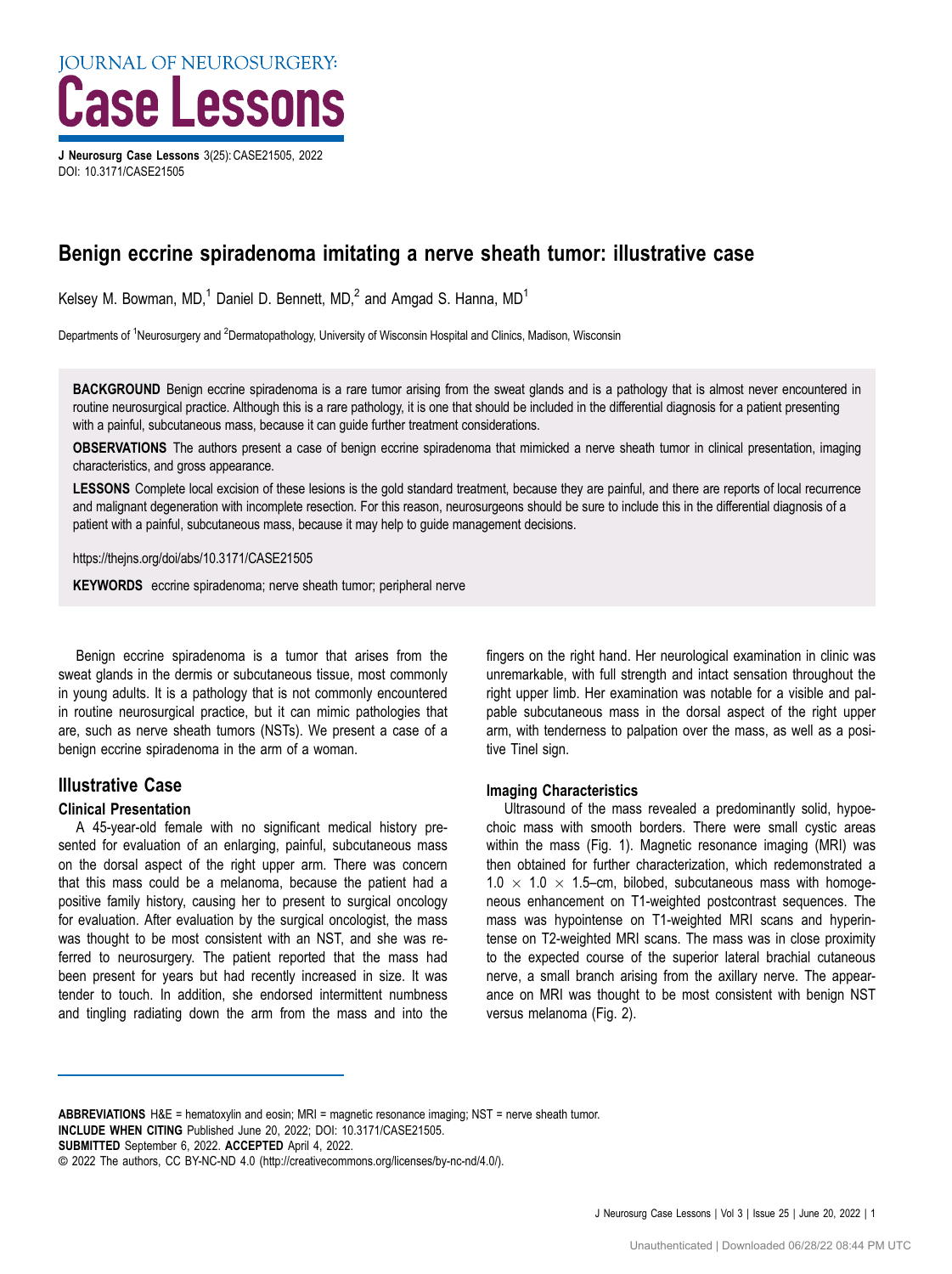<span id="page-1-0"></span>

FIG. 1. Ultrasound images demonstrating the transverse (left) and longitudinal (right) views of the mass, highlighting its hypoechoic and partially cystic appearance.

#### Resection

Given the pain associated with the mass and its enlarging size, surgical excision of the mass was recommended. Because of the unknown nature of the tumor, its superficial location, and its small size, our goal was to attempt gross total resection with negative margins. The mass was removed en bloc with an ellipse of skin on top and a margin of fat around it. The skin was closed primarily without any difficulty. The mass was sent for permanent pathology. Intraoperative frozen pathology was not sent but could be considered, because a diagnosis of spiradenoma warrants wider surgical margins than those for an NST.

#### Pathology

The lesion's gross appearance on cross-section was a well-circumscribed, yellow-tan solid mass, appearing very similar to a benign schwannoma. On microscopic evaluation, hematoxylin and eosin (H&E) staining showed a dermal nodule composed of small basaloid cells intermixed with slightly larger, paler cells and lymphocytic infiltrate. The growth pattern was trabecular with multifocal cystic changes noted, as well as a scattered ductal structure ([Fig. 3](#page-2-0)). The final diagnosis was benign eccrine spiradenoma. There was focal marginal involvement but no evidence of malignancy.

#### Postoperative Course

Consultation with a surgical oncologist and radiation oncologist at our institution confirmed the rare nature of this tumor. A recommendation was made for no further treatment and surveillance only. The patient was seen in follow-up 2 weeks postoperatively and reported complete resolution of her symptoms.

### **Discussion**

#### **Observations**

Eccrine spiradenoma is a rare neoplasm that was first described by Kersting and Helwig in [1](#page-2-0)956.<sup>1</sup> It arises from eccrine sweat glands in the dermis and superficial subcutaneous tissue. Usually, there is no connection to the overlying epidermis.<sup>2</sup> It can occur at any age but most commonly affects young adults, and it has no apparent sex predilection. A large majority of patients present with pain or tenderness associated with the lesion, as was seen in 91% of the pa-tients described by Kersting and Helwig<sup>[1](#page-2-0)</sup> and in our patient as well. Clinically, the tumors appear as firm, well-circumscribed masses, most commonly involving the face, neck, and trunk, predominantly on the ventral surface, although there are case reports of lesions involving the extremities. As of 2017, there were only 25 reported cases of eccrine spiradenoma arising from the upper or lower limbs. $3$ 

Ultrasound evaluation of the mass generally reveals a smooth, lobulated mass in the superficial subcutaneous tissue.<sup>[4](#page-2-0)</sup> The mass appears hypoechoic and often has increased vascularity. The classic MRI appearance is a T1-hypointense, T2-hyperintense mass, with homogeneous enhancement after contrast administration.<sup>[5](#page-2-0)</sup>

Gross examination of the tumors generally reveals a firm, round or ovoid mass, sometimes with small cystic components.<sup>2</sup> The color can vary from gray to pink, brown, or yellow or some combination of these.<sup>2</sup> Characteristic histological findings on H&E staining are two distinct cell types: a basaloid cell population with hyperchromatic nuclei and scant cytoplasm and a larger cell type with abundant, pale cyto-plasm.<sup>[1,2](#page-2-0)</sup> The cells are arranged into sheets, cords, or trabeculae, with the paler cells more centrally located. Some tumors are markedly vascular with cystic dilation of their vascular channels, likely accounting for their increased vascularity seen on ultrasound. $2,4$ 

Although most cases of spiradenoma are benign, they can recur locally with incomplete excision. In addition, there are just over 100 cases reported of malignant transformation.<sup>[6](#page-2-0)</sup> Malignant spiradenomas nearly always arise from a long-standing benign lesion, al-though they can rarely arise as de novo malignancies.<sup>[6](#page-2-0)</sup> Malignant spiradenomas tend to be diagnosed in older patients. They can present with rapid growth, erythema, ulceration, and bleeding and may resemble melanoma.<sup>6</sup> Pathology shows anaplastic basaloid cells with areas of highly pleomorphic cells and numerous mitotic figures. Because of their potential for local recurrence or malignant degeneration, complete surgical excision is the preferred treatment method for the benign variant of the tumor, with routine follow-up to screen for local recurrence.<sup>[6](#page-2-0)</sup> Our patient was offered a second surgery with wider surgical margins, but she preferred surveillance.

#### Lessons

This case represents a unique presentation of a pathology not commonly encountered by neurosurgeons. The clinical, MRI, and gross appearance of the mass were consistent with a benign NST,



FIG. 2. MRI demonstrating a well-circumscribed, bilobed appearance of the mass (white arrows) on T1weighted imaging (A), postcontrast T1-weighted imaging (B), and T2-weighted imaging (C).